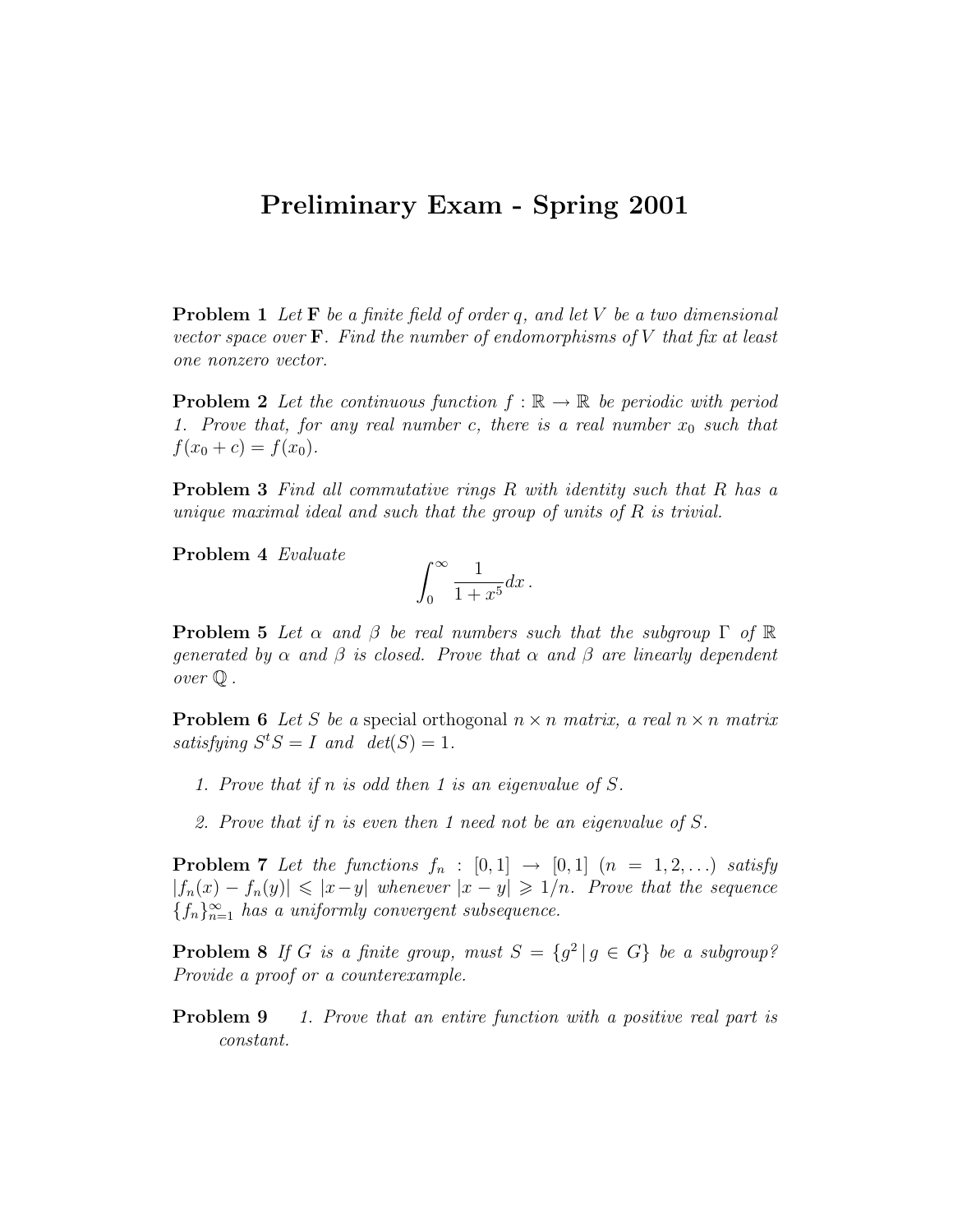2. Prove the analogous result for  $2 \times 2$  matrix functions: If  $F(z) = (f_{ik}(z))$ is a matrix function in the complex plane, each entry  $f_{ik}$  being entire, and if  $F(z) + F(z)^*$  is positive definite for each z, then F is constant. (Here,  $F(z)^*$  is the conjugate transpose of  $F(z)$ .)

**Problem 10** Let  $M_n$  be the vector space of  $n \times n$  complex matrices. For A in  $M_n$  define the linear transformation of  $T_A$  on  $M_n$  by  $T_A(X) = AX - XA$ . Prove that the rank of  $T_A$  is at most  $n^2 - n$ .

**Problem 11** Let U be a nonempty, proper, open subset of  $\mathbb{R}^n$ . Construct a function  $f: \mathbb{R}^n \to \mathbb{R}$  that is discontinuous at each point of U and continuous at each point of  $\mathbb{R}^n \backslash U$ .

**Problem 12** Let  $S_9$  denote the group of permutations of  $\{1, 2, \ldots, 9\}$ , and let  $A_9$  denote the group of even permutations. Let 1 denote the identity permutation in  $S_9$ .

- 1. Determine the smallest positive integer m such that  $\sigma^m = 1$  for all  $\sigma$ in  $S_9$ .
- 2. Determine the smallest positive integer n such that  $\sigma^n = 1$  for all  $\sigma$  in  $A_9$ .

**Problem 13** Let the power series  $\sum_{n=0}^{\infty} c_n z^n$ , with positive radius of convergence R, represent the function f in the disk  $|z| < R$ . For  $k = 0, 1, \ldots$  let  $s_k$  be the k-th partial sum of the series  $s_k(z) = \sum_{n=0}^k c_n z^n$ . Prove that

$$
\sum_{k=0}^{\infty} |f(z) - s_k(z)| < \infty
$$

for each z in the disk  $|z| < R$ .

**Problem 14** Consider the differential-delay equation given by  $y'(t) = -y(t-t)$  $t_0$ ). Here, the independent variable t is a real variable, the function y is allowed to be complex valued, and  $t_0$  is a positive constant. Prove that if  $0 < t_0 < \pi/2$  then every solution of the form  $y(t) = e^{\lambda t}$ , with  $\lambda$  complex, tends to 0 as  $t \to +\infty$ .

**Problem 15** Let A be an  $n \times n$  matrix over a field K. Prove that

$$
rank A^2 - rank A^3 \leqslant rank A - rank A^2
$$